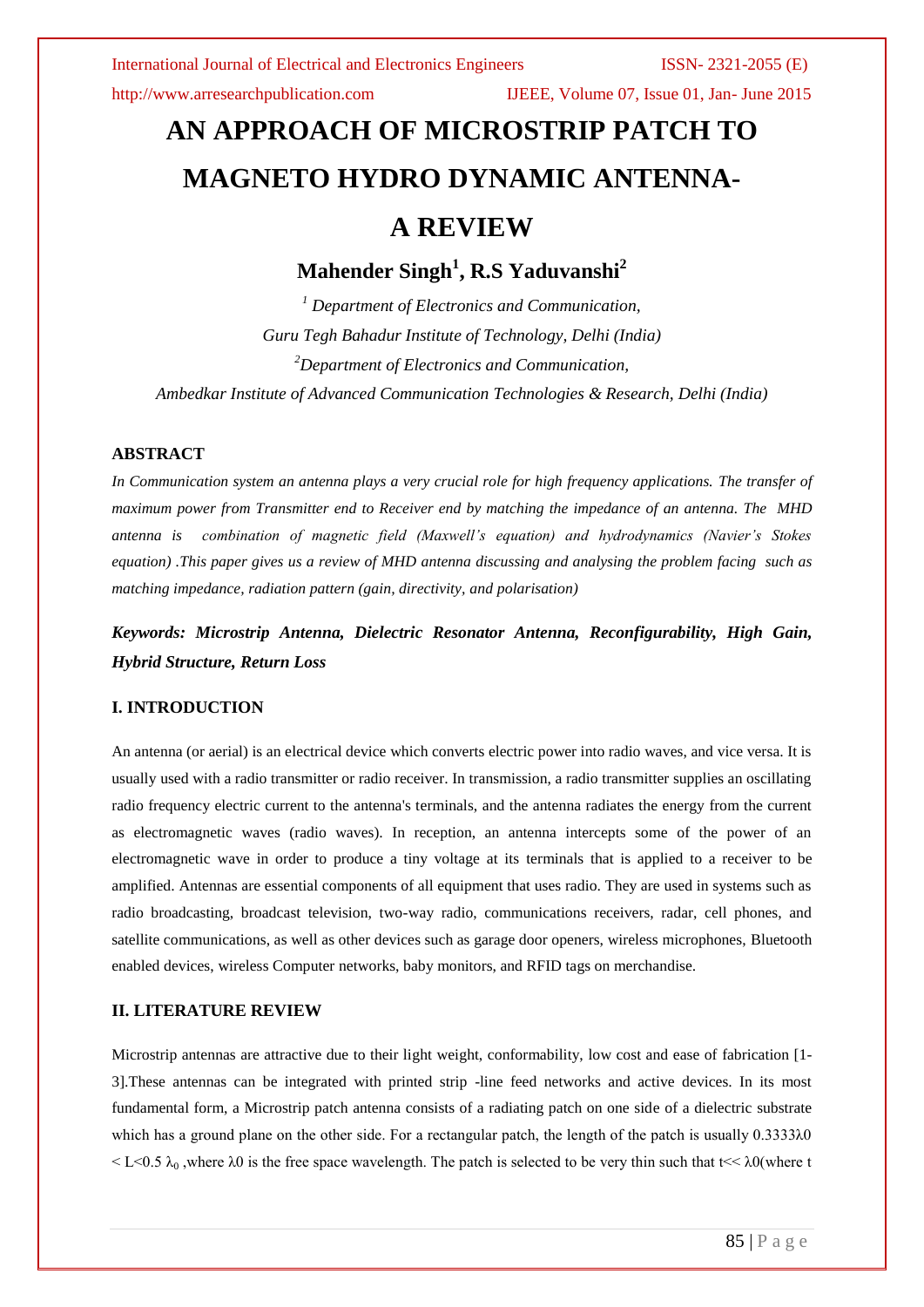### http://www.arresearchpublication.com IJEEE, Volume 07, Issue 01, Jan- June 2015

is patch thickness).The height h of the dielectric substrate is usually 0.003≤h≤0.05 λ0 .The dielectric constant of the substrate( $\varepsilon_r$ ) is typically in the range  $2.2 \leq \varepsilon_r \leq 12[6]$ .

Microstrip antenna radiates primarily because of the fringing fields between the patch edge and the ground plane. For good antenna performance, a thick dielectric substrate having a low dielectric constant is desirable since this provides better efficiency, larger bandwidth and better radiation [6].However such a configuration leads to a larger antenna size. In order to design a compact Microstrip patch antenna, substrate with higher dielectric constants must be used which are less efficient and results in narrower bandwidth[5].Hence a trade-off must be realized between the antenna dimensions and antenna performance.

However the major disadvantage of the microstrip patch antenna is it's inherently narrow impedance bandwidth. Much intensive research has been done in recent years to develop bandwidth enhancement techniques. These techniques includes the utilization of thick substrate with low dielectric constant[7] and slotted patch[6].The use of electronically thick substrate only results in limited success because a large inductance is introduced by the increased length of the probe feed resulting few percentage of bandwidth at resonant frequency.

Now with the loading of some specific slot in the radiating patch of the microstrip antennas, compact or reduced size microstrip antennas can be obtained [9]. The loading of the slots in the radiating patch can cause meandering of the excited patch surface current paths and results in lowering of the antenna's fundamental resonant frequency, which corresponds to the reduced antenna size for such an antenna compared to conventional microstrip antenna at same operating frequency.

Antenna miniaturization plays a vital role in the design of global positioning systems and modern personal wireless system. Many techniques have been reported to reduce the patch antenna size, such as a square-ring patch fed by a micro strip line, the use of cross end bent slots embedded in the radiating patch [10-12] and the use of slot in ground plane [13].

The purpose of these methods is to lengthen the excited surface current path, increasing the antenna length and decreasing the resonant frequency. Recently an annular-ring patch antenna with strips has been used to obtain circular polarization characteristics [14-15]. In case of a narrow annular ring patch, it is very difficult to obtain a 50 ohm impedance match.

MHD antenna uses fluid as dielectric. The word magneto hydrodynamics (MHD) is derived from magnetomeaning magnetic field, and hydro- meaning liquid, and -dynamics meaning movement. MHD is the study of flow of electrically conducting liquids in electric and magnetic fields [18-20]. Here author have developed and tested magneto-hydrodynamic prototype antenna with detailed physics. Ting and King determined in 1970 that dielectric tube can resonate. To our knowledge no work has been done on MHD antenna as described here. Based on our own developed theory, authors have proposed this prototype model with return loss results. Fluid antenna has advantage of shape reconfigurability and better coupling of electromagnetic signal with the probe, as no air presents in between [27]. Author have developed physics as per (16-27) for electromagnetic wave coupling with conducting fluid in presence of electric and magnetic field.. Here, author demonstrates, how the directivity, radiation resistance and total energy radiated by this magnetohydrodynamic antenna can be computed, by the elementary surface integrals. Author have developed, equations for rotating frame of conducting fluid, velocity field, electric field, magnetic field, pointing vector, current density, permittivity, permeability and vector potentials to realise an MHD Antenna [21-23]. Authors have used saline water, ionised with DC voltage applied with the help of electrodes, in presence permanent magnetic field. Fluid acts as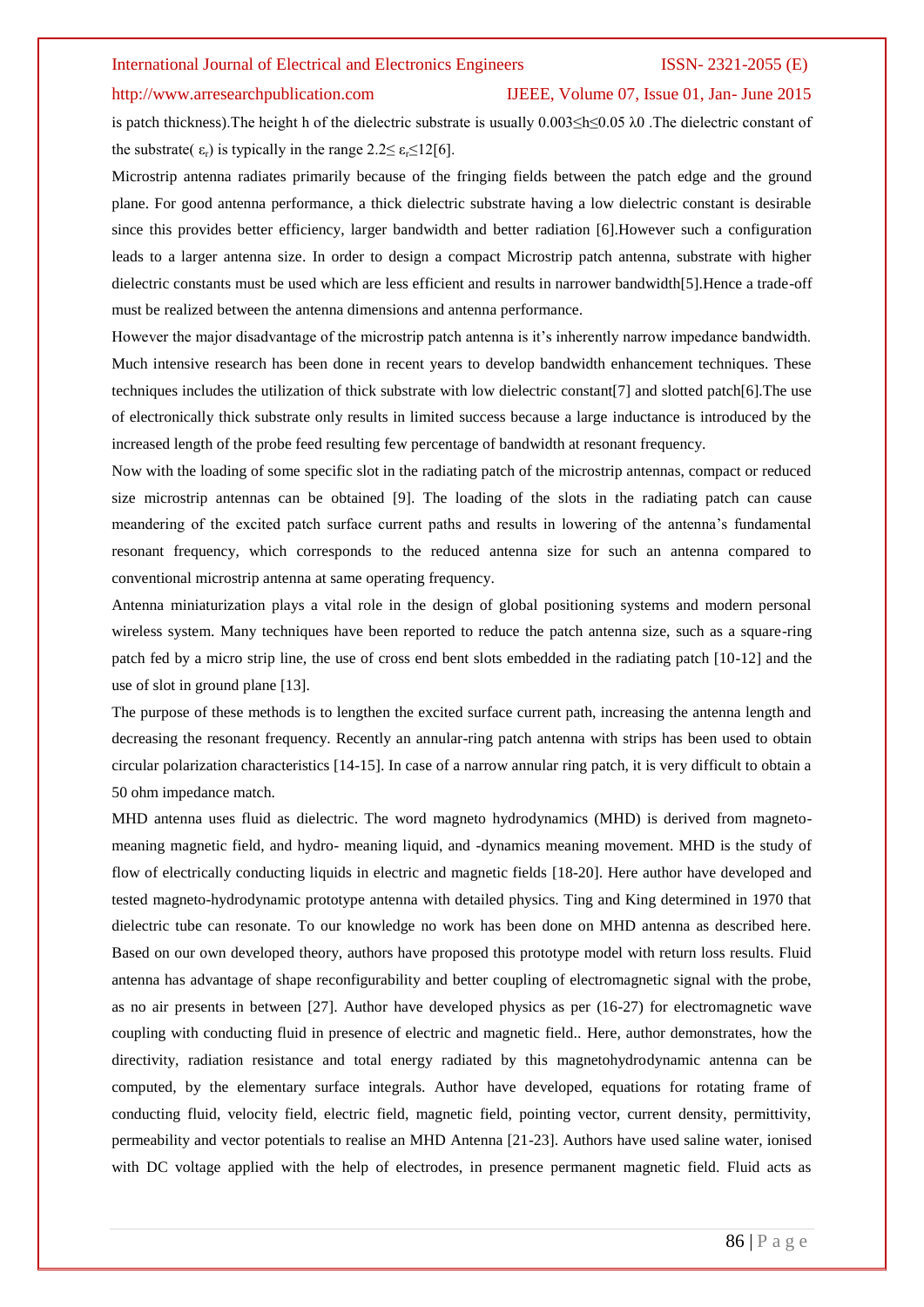### http://www.arresearchpublication.com IJEEE, Volume 07, Issue 01, Jan- June 2015

radiating element in the PPR (propylene random copolymer) cylindrical tube. SMA connector is used to supply RF input. Volume and shape of the fluid decides the resonant frequency.

Dielectric resonator antennas (DRAs) have been investigated during the last two decades and significant advances are being made in developing them for many applications. One major aspect of the state-of-the-art research with DRA is how to enhance the element bandwidth as evident from survey of open literature, e.g., [28-30]. For DRAs with broadside radiation, different shapes [31-33] and composite structures [28], [34], [35] have been investigated. For monopole type radiation pattern, only a few handful investigations with DRAs are available in open literature. The mode in coax-fed dielectric ring resonator was used to generate monopole-like radiation in [36]. The narrow impedance bandwidth of the structure in [36] was improved by introducing an air gap between the DRA and the ground plane in [37], [38]. Two broadband variants of dielectric ring resonator have recently been proposed in the form of coax-fed disc-ring [39] and rod-ring [40] combinations, respectively. An electric monopole-fed dielectric ring has been reported as an ultra wideband antenna in [41]. Since 1970's, dielectric resonators helped achieving the miniaturization of active and passive microwave components, such as oscillators and filters [28, 29]. In a shielded environment, the resonators build with DRs can reach the unloaded Q factor of 20,000 at frequencies between 2 and 20 GHz. The principle of operation of the 7 dielectric resonators can best be understood by studying the propagation of electromagnetic waves on a dielectric rod waveguide. The mathematical description [44] and the experimental verification [45] of the existence of these waves has been known for a long time. Their massive application begun with the introduction of optical fibers.

UWB antennas, the key elements of any ultra wideband systems, has become a competitive academic and industrial topic after 2002 date of the RST standards ruling the commercial use of ultra wide band technology reported by the Federal Communications Commission (FCC). Recently, DRAs have attracted a steady increasing attention during the last decade due to their main advantages such as wider bandwidth, better radiation efficiency compared to those of their microstrip antennas counterparts and due to other additional characteristics such as light weight and low size, and their ability to support harsh environment conditions (i.e., high temperature degree). In the last few years, UWB DRAs [42-45] have been designed for high data rate local wireless communication systems, radars and imaging systems, in microwave and millimetre wave frequency ranges, responding to the extensive demand of wideband application from their higher efficiency performance. However broad band and ultra wideband DRA structures are still suffering from some designing disadvantages making them less competitive such as complex geometries, higher dielectric constant material involved and/or the incompactness of proposed DRAs.UWB DRAs have been designed for high data rate local wireless communication systems, radars and imaging systems, in microwave and millimetre wave regions, responding to the high demand of wideband application and benefiting from their higher efficiency and gain performance.

### **III. CONCLUSIONS**

This paper describes the feature and various problem of microstrip patch antenna. It provides the technology and method to face the challenges and to improves its shortcomings i.e. bandwidth enhancement problem, gain improvement problem, impedance matching etc. This is also explained the brief structure of Dielectric resonator antenna and MHD antenna with its ultra wideband application system in higher efficient modes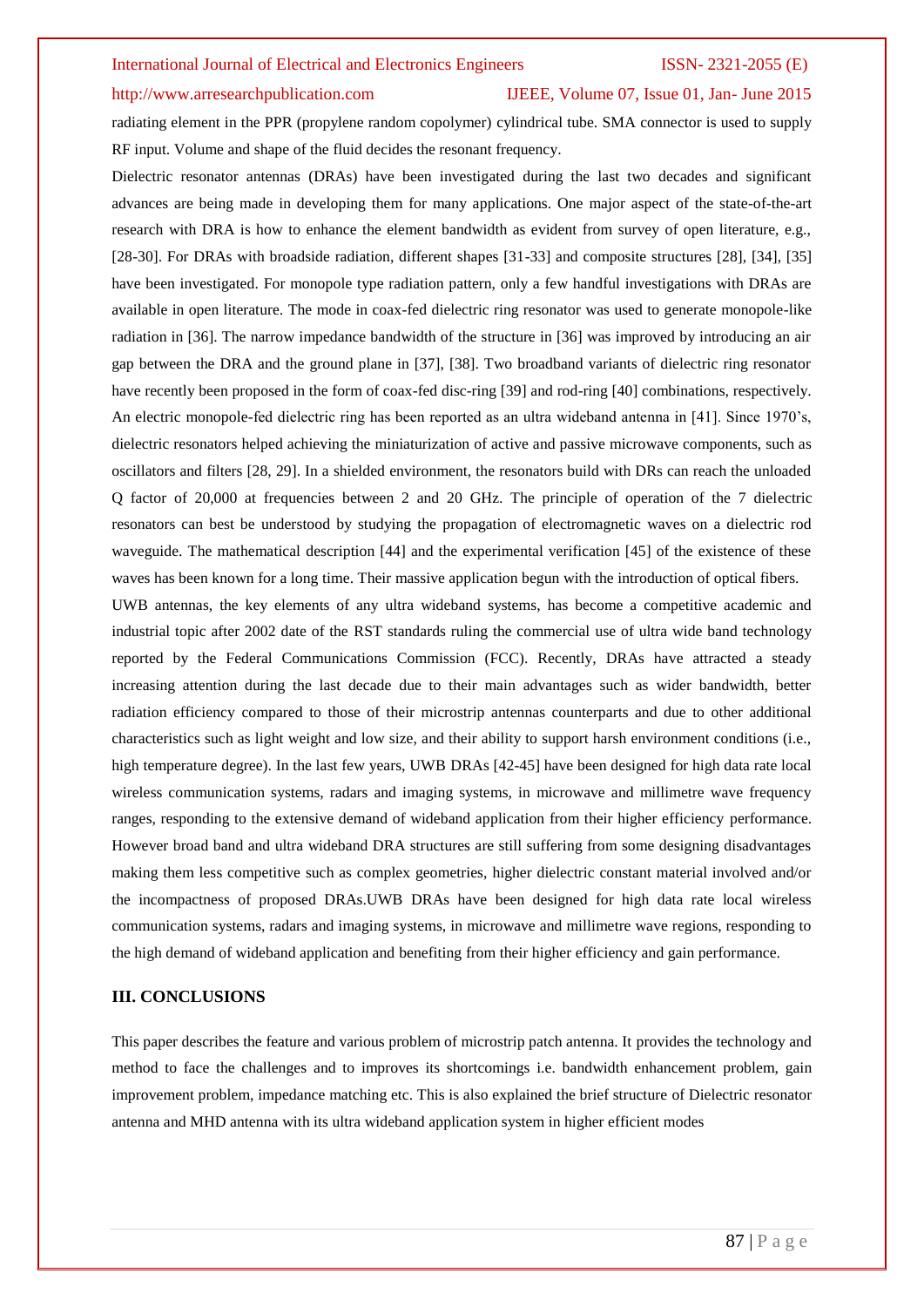http://www.arresearchpublication.com IJEEE, Volume 07, Issue 01, Jan- June 2015

### **REFERENCES**

- [1] K. F. Lee, Ed., Advances in Microstrip and Printed Antennas, John Wiley, 1997
- [2] D. M. Pozar and D. H. Schaubert, Microstrip Antennas: The Analysis and Microstrip Antennas and Arrays, IEEE Press, 1995.
- [3] Chen, W.-L. and G.-M. Wang, \Small size edge-fed Sierpinski carpet microstrip patch antenna," Progress In Electromagnetics Research C, Vol. 3, 195{202, 2008.
- [4] K. Wong and W. Hsu, "A broadband patch antenna with wide slits," in IEEE Antennas and Propagation International Symposium, vol. 3, (Salt Lake City, Utah),pp. 1414– 1417, IEEE, July 2010.
- [5] R. Garg, P. Bhartia, I. Bahl, and A. Ittipiboon, Microstrip Antenna Design Handbook, Artech House, 2000
- [6] Balanis, C. A., Antenna Theory: Analysis and Design, 811{862}
- [7] James ,J.R and Hall,P S: "Handbook of microstrip antennas"(Peter Peregrinies)
- [8] Row J.S. Dual frequency triangular planar inverted F-antenna "IEEE Trans. Antennas Propag. 2005,53,874-6.
- [9] Yogesh Bhomia ,Ashok Kajla,Dinesh yadav"V-slotted triangular microstrip patch antenna" International journal of Electronics Engineering,2(1),2010, pp 21-23.
- [10] CY Huang, JY Wu, KL Wong –"Cross-slot-coupled microstrip antenna and dielectric resonator antenna for circular polarization" IEEE Trans. Antennas Propag. 1999,47,pp 605-609.
- [11] Iwasaki,H.A circularly polarized small size microstrip antenna with a cross slot" IEEE Trans. Antennas Propag. 1999,44(10),pp 1399-1401.
- [12] Chen, W.S. Wu, C.K and Wong K.L. "Compact circularly polarized microstrip antenna with bent slots"Electron letter ,1998.pp 1278-1279
- [13] JS Row, CY Ai "Compact design of single-feed circularly polarized microstrip antenna", Electron. Lett., 2004, 40, (18), pp. 1093-1094.
- [14] J.S., Row, and Lin, K.W.: "Design of an annular-ring microstrip antenna for circlar polarization", Microw. Opt. Technol. Lett., 2004, 42, (2), pp. 156-157.
- [15] Tamakuma, K., and Iwasaki, H.: "A small size circularly polarized annular microstrip antenna". IEEE AP-S Symp., 2003, Vol.3, pp. 716-719.
- [16] Rajveer S Yaduvanshi and Harish Parthasarathy, "Design, Development and Simulations of MHD Equations with its proto type implementations" (IJACSA) International Journal of Advanced Computer Science and Applications,Vol. 1, No. 4, October 2010.
- [17] Rajveer S Yaduvanshi and Harish Parthasarathy, "EM Wave transport 2D and 3D investigations" (IJACSA) International Journal of Advanced Computer Science and Applications,Vol. 1, No. 6, December 2010.
- [18] Rajveer S Yaduvanshi and Harish Parthasarathy, "Exact solution of 3D Magnetohydrodynamic system with nonlinearity analysis" IJATIT , Jan 2011.
- [19] EM Lifshitz and LD Landau, "Theory of Elasticity, 3rd edition Elsevier.
- [20] EM Lifshitz and LD Landau," Classical theory of fields, 4th edition Elsevier.
- [21] Bahadir, A.R. and T. Abbasov (2005), "A numerical investigation of the liquid flow velocity over an infinity plate which is taking place in a magnetic field" International journal of applied electromagnetic and mechanics 21, 1-10.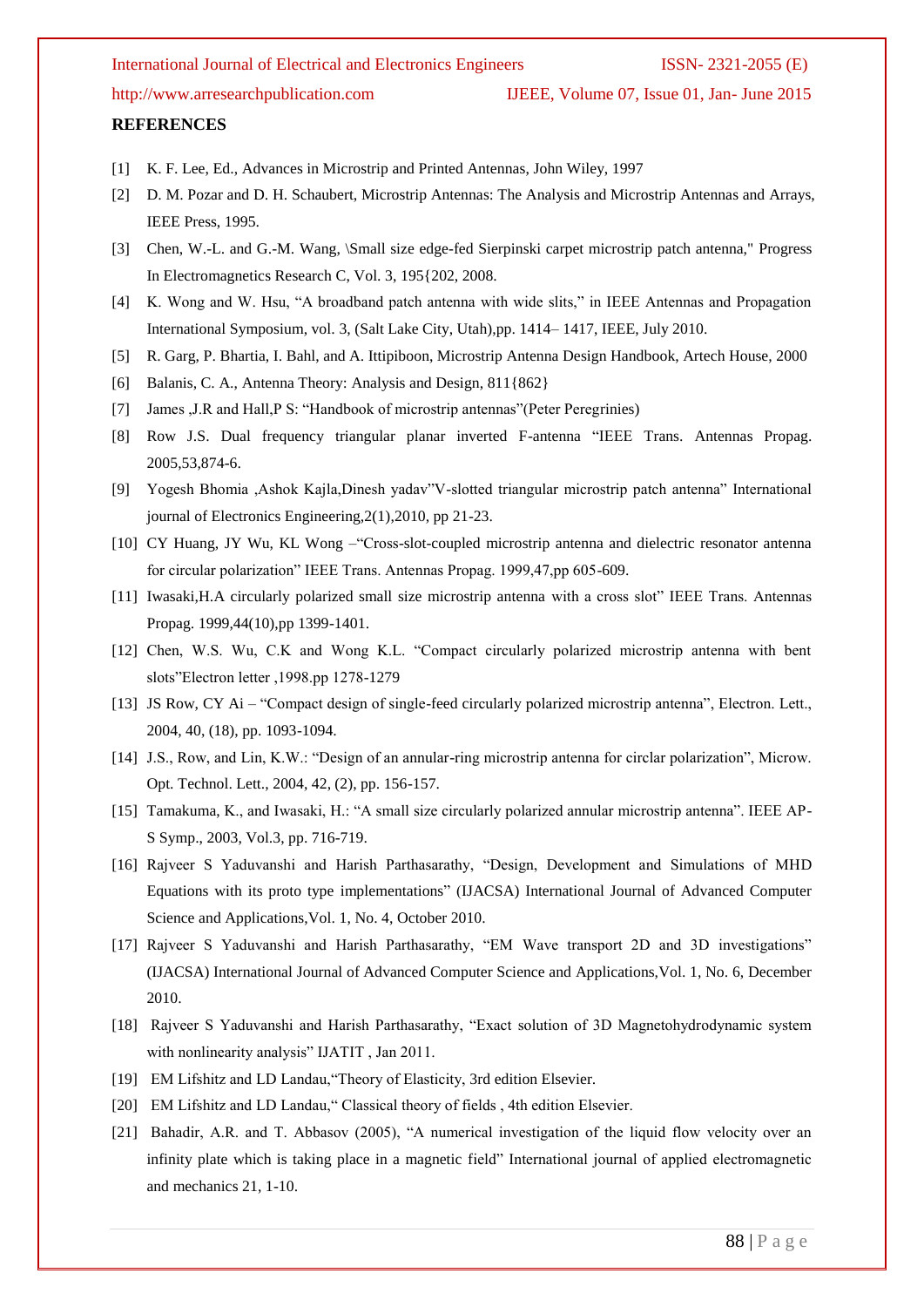http://www.arresearchpublication.com IJEEE, Volume 07, Issue 01, Jan- June 2015

- [22] EM Lifshitz and LD Landau, "Electrodynamics of continuous media" Butterworth-Heinemann.
- [23] EM Lifshitz and LD Landau, "Fluid Mechanics" Vol. 6 Butterworth -Heinemann.
- [24] EM Lifshitz and LD Landau, "Theory of Fields" Vol. 2 Butterworth-Heinemann.
- [25] JD Jackson, "Classical Electrodynamics" third volume, Wiley
- [26] Gregory H. Huff, Member, IEEE, David L. Rolando, Student Member, IEEE, Phillip Walters, Student Member, IEEE and Jacob McDonald, "A Frequency Reconfigurable Dielectric Resonator Antenna using Colloidal Dispersions" IEEE ANTENNAS AND WIRELESS PROPAGATION LETTERS,VOL. 9, 2010.
- [27] A. Petosa, A. Ittipiboon, and Y. Antar, "Broadband dielectric resonator antennas," in Dielectric Resonator Antennas, K.M. Luk, K. W. Leung, and R. S. Press, Eds. Hertfordshire, U.K.: Research Studies Press Ltd., 2003.
- [28] A. A. Kishk, "Experimental study of broadband embedded dielectric resonator antennas excited by a narrow slot," IEEE Antennas Wireless Propag. Lett., vol. 4, pp. 79–81, 2005.
- [29] R. Chair, A. A. Kishk, and K. F. Lee, "Wideband simple cylindrical dielectric resonator antennas," IEEE Microw. Wireless Compon. Lett., vol. 15, no. 4, pp. 7241–7243, Apr. 2005.
- [30] A. A. Kishk, "Wide-band truncated tetrahedron dielectric resonator antenna excited by a coaxial probe," IEEE Trans. Antennas Propag., vol. 51, no. 10, pp. 2913–2917, Oct. 2003.
- [31] J. A. Evans, M. J. Ammann, and Z. Wu, "A novel hybrid inverted-L antenna with wide bandwidth," presented at the Inst. Elect. Eng. Int. Conf. Antennas and Propagation, Mar. 2003. 12
- [32] A. A. Kishk, Y. Yin, and A. W. Glisson, "Conical dielectric resonator antennas for wideband applications," IEEE Trans. Antennas Propag.,vol. 50, no. 4, pp. 469–474, Apr. 2002.
- [33] K. W. Leung, K. M. Luk, K. Y. Chow, and E. K. N. Yung, "Bandwidth enhancement of dielectric resonator antenna by loading a low profile dielectric disk of very high permittivity," Elect. Lett., vol. 33, no. 9, pp. 725–726, Apr. 24, 1997.
- [34] A. A. Kishk, X. Zhang, A. W. Glisson, and D. Kajfez, "Numerical analysis of stacked dielectric resonator antennas excited by a coaxial probe for wideband applications," IEEE Trans. Antennas Propag., vol. 51, no. 8, pp. 1996–2006, Aug. 2003.
- [35] R. K. Mongia, A. Ittipiboon, P. Bhartia, and M. Cuhaci, "Electric monopole antenna using a dielectric ring resonator," Elect. Lett., vol. 29, no. 17, pp. 1530–1531, Aug. 19, 1993.
- [36] S. M. Shum and K. M. Luk, "Characteristics of dielectric ring resonator antenna with an air gap," Elect. Lett., vol. 30, no. 4, pp. 277–278, Feb. 17, 1994.
- [37] P. Junker, A. A. Kishk, A. W. Glisson, and D. Kajfez, "Effect of air-gap on cylindrical dielectric resonator antenna operating in TM mode," Elect. Lett., vol. 30, no. 2, pp. 97–98, Jan. 20, 1994.
- [38] S. W. Ong, A. A. Kishk, and A. W. Glisson, "Wideband disc-ring dielectric resonator antenna," Microw. Opt. Technol. Lett., vol. 35, no. 6, pp. 425–428, Dec. 2002.
- [39] S. H. Ong, A. A. Kishk, and A. W. Glisson, "Rod-ring dielectric resonator antenna: research articles," Int. J. RF and Microwave Computer- Aided Engineering, vol. 14, no. 6, pp. 441–446, Nov. 2004.
- [40] M. Lapierre, Y. M. M. Antar, A. Ittipiboon, and A. Petosa, "Ultra wideband monopole/dielectric resonator antenna," IEEE Microw. Wireless Compon. Lett., vol. 15, no. 1, pp. 7–9, Jan. 2005.
- [41] D. Guha and Y. M. M. Antar, "Four-element cylindrical dielectric resonator array: broadband low profile antenna for mobile communications," presented at the Proc. XXVIIIth General Assembly of the URSI, New Delhi, India, 2005.